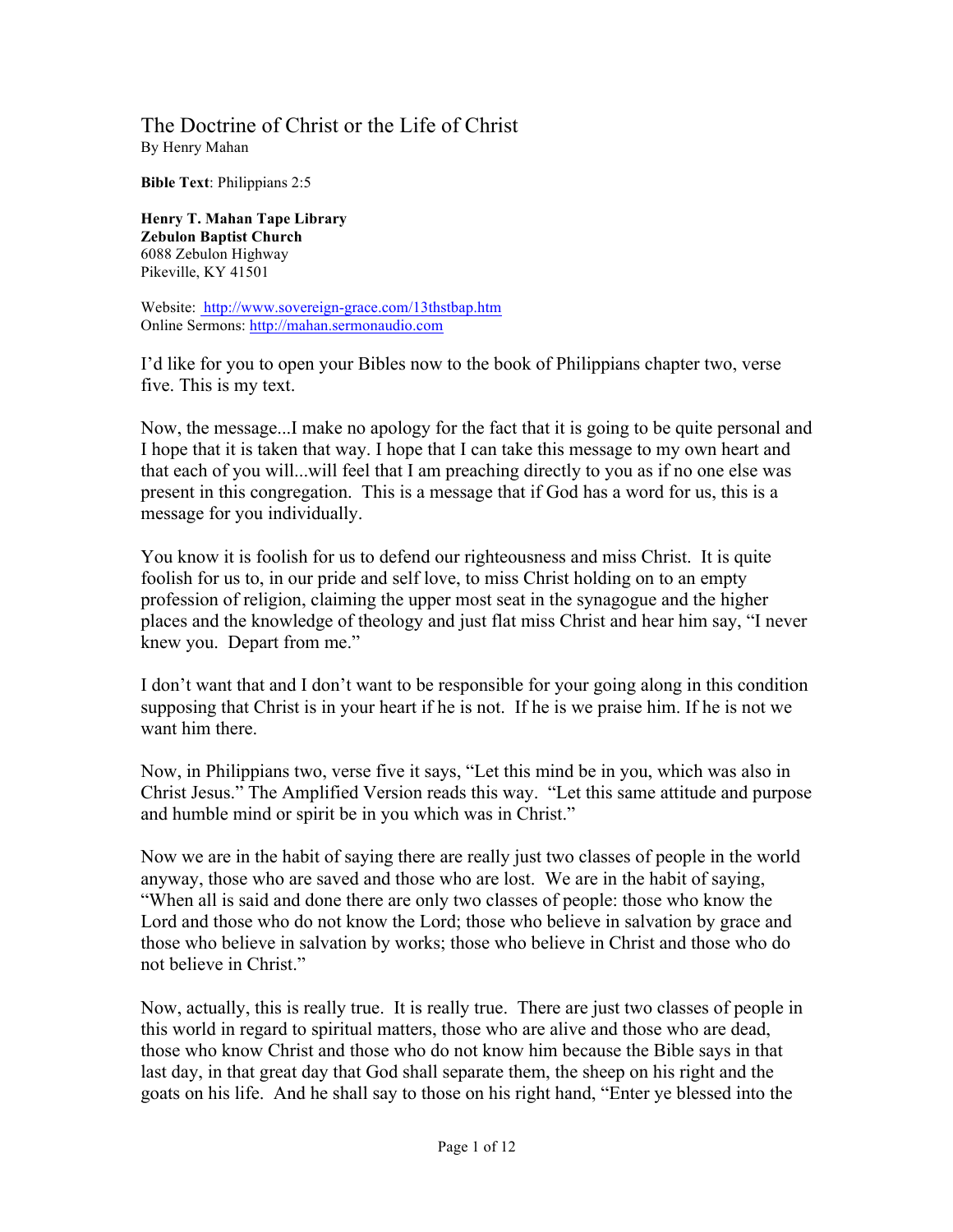kingdom prepared for you before the foundation of the world." And he shall say to those on his life, "Depart from me ye cursed into everlasting fire."

But this is oversimplifying the grace of God. And this is oversimplifying the great work of regeneration. And this is oversimplifying this thing of redemption. And this oversimplification of the grace of God has led to some terrible errors. And the following errors have been born out of this oversimplifying the grace of God, the work of God, the work of the Holy Spirit and the merits of Christ. It has led to the terrible error of easy believism and the day of decision.

We are inviting men to walk an aisle and make a decision and we are calling it salvation. "Now I am among the saved. I am no longer among the lost. The world is just divided into two classes of people, the saved and the lost. And this morning, under the preaching of a certain preacher I made a decision to leave this group and join this group. And that's all there is to it. I believed. I made a decision. I made a commitment. I united myself with Christ's Church and therefore I am no longer on the left. I am now on the right."

And this matter of soul winning today is going about saying to people, "You don't want to go to hell, do you? You don't want to be a goat in the day of judgment, do you? Wouldn't you like to go to heaven? Wouldn't you like to be a sheep?"

"Well, how can I do that? How can I switch sides?"

"Just by making a profession of faith, just by believing that Jesus Christ died on the cross, just by making a personal commitment."

And this is an error. It is not that simple. This thing of salvation in the Word of God is called a new birth, not a switching sides. It's called a new creation. It is called a new nature. It is called a new heart.

And then another error that has been born of this oversimplification of the grace of God is the carnal Christian theory. You know what that is. You accept Jesus as your Savior and he saves you from your sins and saves you from hell and takes you to heaven when you die and if later on, if it is convenient and if you care to and if you feel so impressed then you can make him your Lord. But it's really not necessary. He can be your Savior and not be your Lord. He can be your Savior from sin and your Savior from hell, but you can be the servant of materialism, you can be the servant of sensualism, you can be the servant of possessions, you can be the servant of human praise and pride. Anything can be your Lord. Let Jesus be your Savior.

Well, I'm here to tell you this. The one who is your Lord is your Master and the one who is your Master is the one with whom you will spend eternity. Now, that's so. Christ is not Lord at all if he is not Lord of all. And he will be no man's Savior if he is not that man's Lord. He is not called our Savior Jesus Christ. He is called our Lord and Savior Jesus Christ.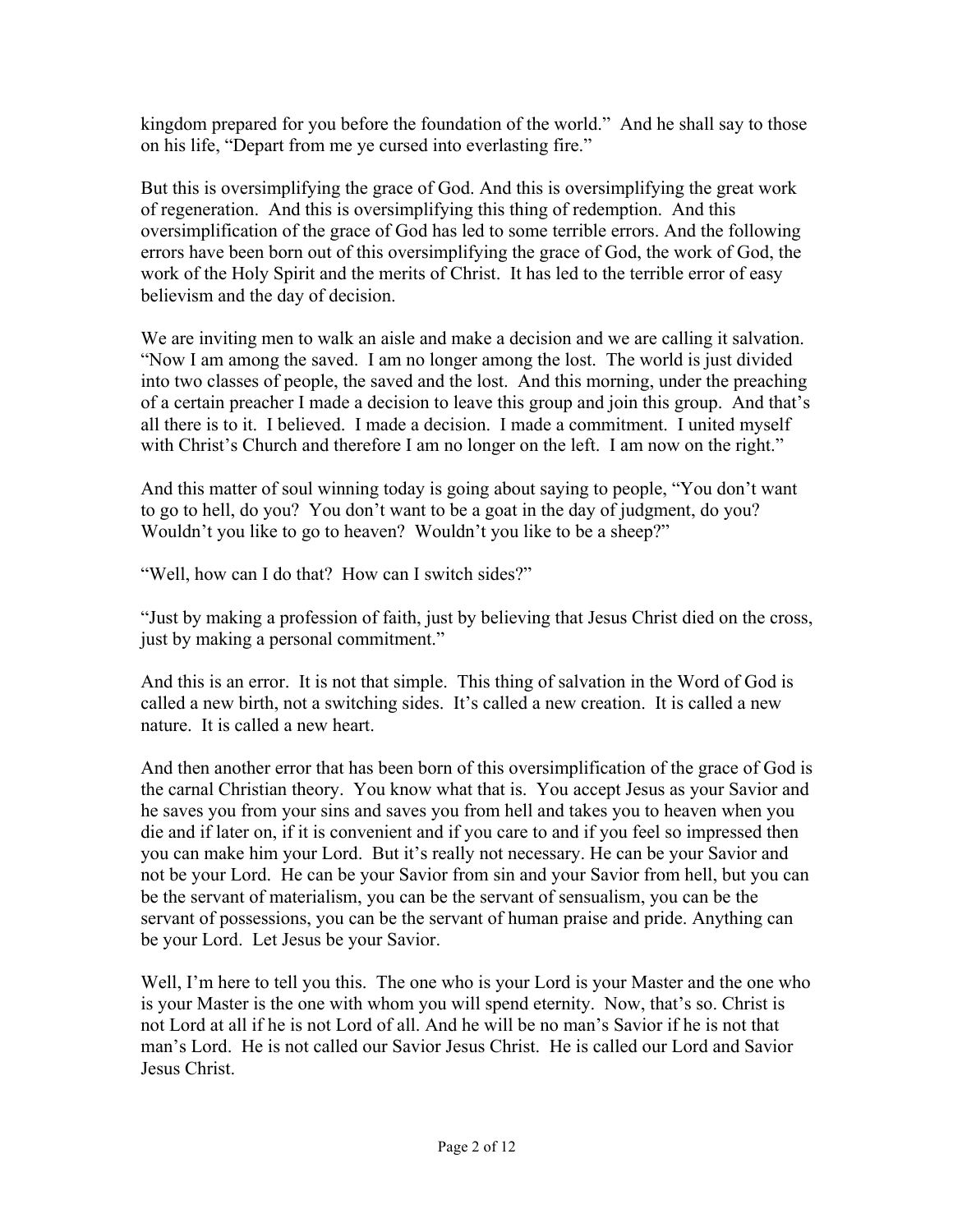And this is an error. And this so called over simplifying the message. "This is nothing...it's just the simple gospel." That's what I hear. "There is nothing to it. There is nothing to this thing. Just if you want to be saved, be saved."

This oversimplification has led to a false—watch this, thirdly—a false doctrine of eternal security. Now, I regret to say that the modern Baptist Church is built not on Christ in particular, but it is built on this doctrine right here: the false doctrine of eternal security.

In other words, accept Jesus as your Savior and you are sure for heaven no matter how you live, no matter what your works are, no matter what your attitude is, no matter what your life is. Once you make that profession—and this is the reason it is much pressure is put on children to make their decision. Parents pray for their children and they talk to their children and witness to their children and take their children to Sunday school and one day the child walks down the aisle at about nine or 10 or 11 or 12 years of age, takes the preacher's hand, says, "I believe in Jesus." And the parent folds his arms and sighs a sigh of relief and says, "Well, I'll meet him in heaven."

I hope so. I hope so. But I'll tell you the truth. I see these Baptist Churches with 1200 members and 200 in church and I don't know whether you are going to meet them in heaven or not.

Carnal security, false eternal security, "I made my..."

And let me tell you something. Salvation is not and faith is not and repentance not an isolated experience. Brethren, we are saved, we are being saved and we are not saved yet. The Scripture says, "Our salvation is nearer than when we believed."

"Preacher, what in the world are you preaching?"

I'm preaching that Christ saves. I'm preaching that salvation is a work of grace and a work of God. But I am saying that that work is completed when I stand conformed to the image of Jesus Christ. And I believe in security, not of this empty, easy believer. I believe in the security of the redeemed. I believe in the perseverance of the saints. I believe that a man who has come to Christ will keep coming to Christ. A person who has believed on the Lord will keep believing on the Lord. A person who has repented will keep repenting. And if he ever quits believing and quits coming to Christ and quits trusting Christ and quits repenting he never did. He had a false profession. He had an empty, emotional, sentimental experience that was not founded upon Christ at all.

John said that. John said, "They went out from us. If they had been of us they no doubt would have continued with us."

The mark of regeneration is perseverance. The characteristic of real faith is continuing in that faith. I'm telling you the truth.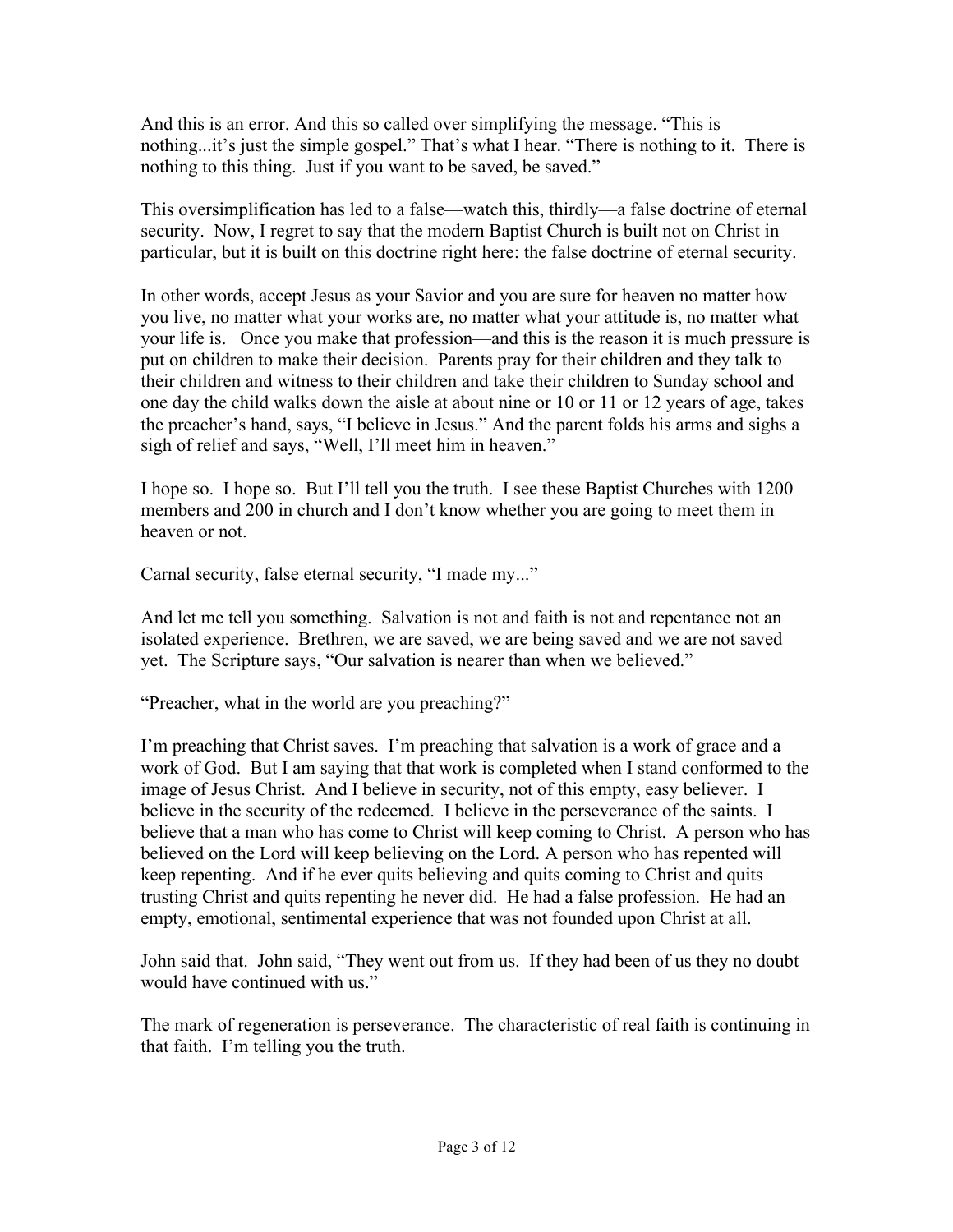This so called oversimplifying the grace of God and the gospel of Jesus Christ has led to just plain indifference, just plain indifference, indifference to worship, total indifference. The people of God are meeting. The Spirit of God is speaking. The pastor is teaching. The people are praying. They are seeking God's presence.

"But I've got other things to do. I've got more important things to take care of. I've got things I'm more interested in. I've got people I am more interested in."

My brother, you have missed Christ because there is nothing as important to a believer as worshiping God. There is nothing more important to a believer than fellowshipping with the family of God. There is nothing more important to a believer than praying. There is nothing more important to a believer than his identification with Christ.

But we are saved. That's what has led to this indifference in worship and indifference in prayer. Have you prayed this week? Indifference to study, indifference to identification with his people.

"But I'm saved. I got fixed up. I've been baptized."

That's what this oversimplification of saved and lost and sheep and goats and the so called gospel of decisionism has led people to flat indifference.

David said, "As that thirsty deer, his throat parched and burning, as he pants for water, the flowing, rippling stream, as he thirsts for water, so panteth, thirsteth my soul for the living God."

Oh, we got fixed up. We got fixed up in revival meeting back in 1954. So and so was preaching and singing "Just as I am" and I just felt like now was the time for me to become a Christian and I joined the Church and Sunday morning comes and it is a chore for me, you know, to get up and get down there, but I make an effort when it is convenient, when I don't have something else to do or maybe someone is not visiting with me. I don't have any place to go. And I read the Bible occasionally, you know. That is after I finish reading everything else.

Panting? Thirsting?

"Blessed are they that hunger and thirst for righteousness. They shall be filled."

"Blessed are they that mourn. They shall be comforted."

"Blessed are the poor in spirit. Theirs is the kingdom of..."

Is that...is that me?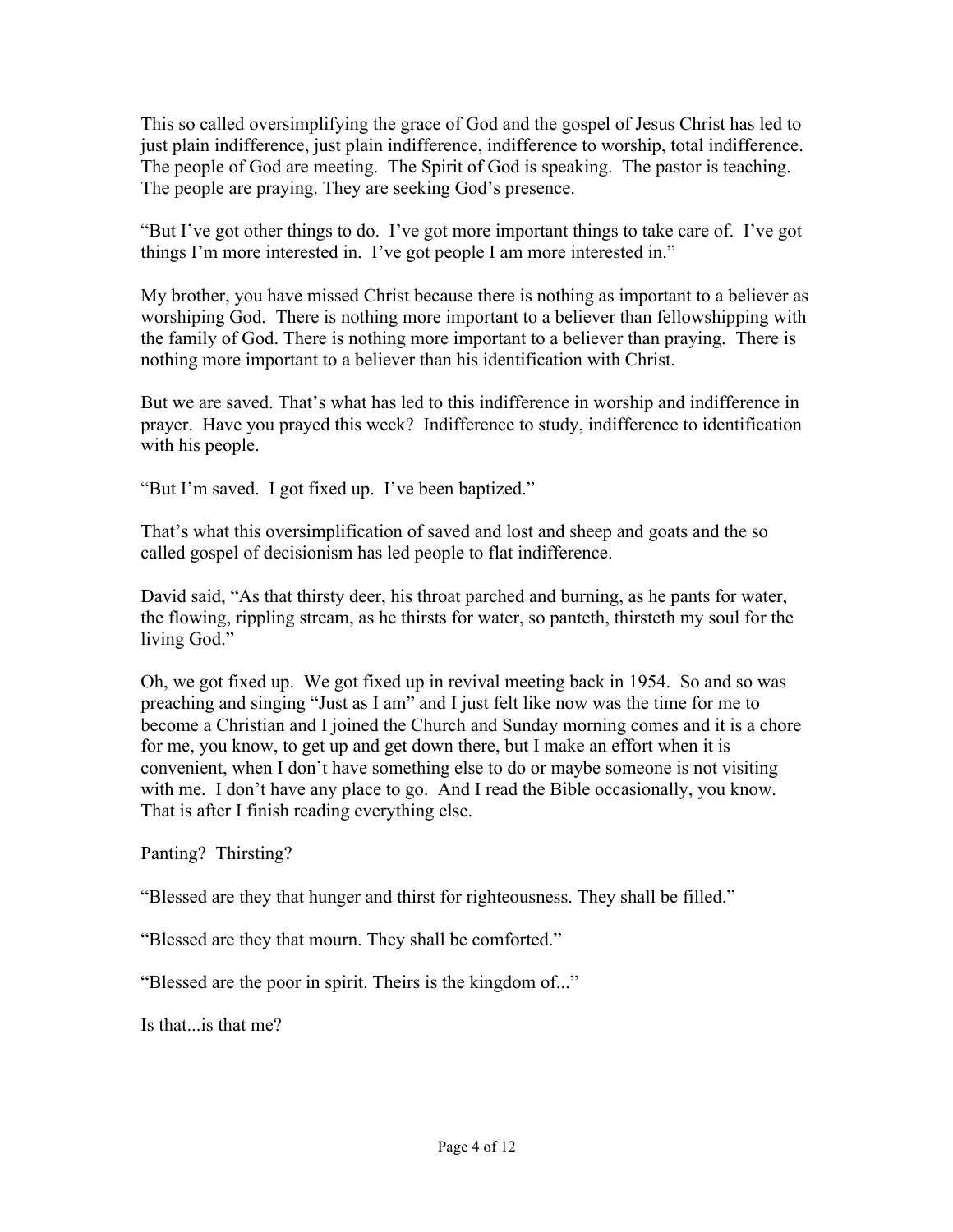"No, my getting fixed up has led me to a state of indifference. If somebody asked me, 'Are you saved?' the answer comes quickly. 'Sure I'm saved.' There are not many evidences of that fact, but I'm saved. I've been told that."

I'll tell you something else it has led to. This oversimplification of getting religion, it's led to a self righteous religious exhibitionism. That's what it has led to. All these bumper stickers of today are nothing in the world but religious exhibitionism.

"I have found it." I'm implying that you haven't.

"I'm saved, are you?"

I don't know anything that turns me off as far as spiritual things are concerned any more than this showing off my religion by carrying signs and wearing signs, letting people know where I stand.

"I know God, do you?"

Now, listen to me. Listen carefully. There is a difference in a humble faith in God's mercy toward me in Christ. There is a difference in that humble feeling and faith in God's mercy and grace to me in Christ and a religious show of outward piety. There is a lot of difference in a humble witness of the Spirit and proselyting men to a religious profession.

God help us if we don't know the difference.

You know, sinners were comfortable in the presence of our Lord. They certainly were. The religious, the overly pious, the self righteous religious were never comfortable around him. But sinners were. They congregated where he spoke, where he ate, where he walked. He was called a friend of sinners. But today's outward show of false piety and religious exhibitionism has made people uncomfortable in some of our presence because we make a vain, empty show of our religion. We show it off. We make sure everybody knows about it.

And there is a way to witness. I don't know how to word this. I wish I had the vocabulary. I wish I had the ability to word this like I know it ought to be worded, but I don't. There is a humility in the presence of God and men, something Paul knew something about when he said, "I am less than the least of all the sinners."

Do we give that impression that we believe that, that we even feel that way? I'm less than all the least of all the sinners. He said, "I'm not worthy to be called an apostle."

Do you give the impression that you believe you are the chief of sinners? You wouldn't dare give that impression, would you, because you don't want anybody to feel that way. But Paul felt that way. And he gave that impression. He said, "This is a faithful saying. Jesus Christ came into the world to save sinners of whom I am chief."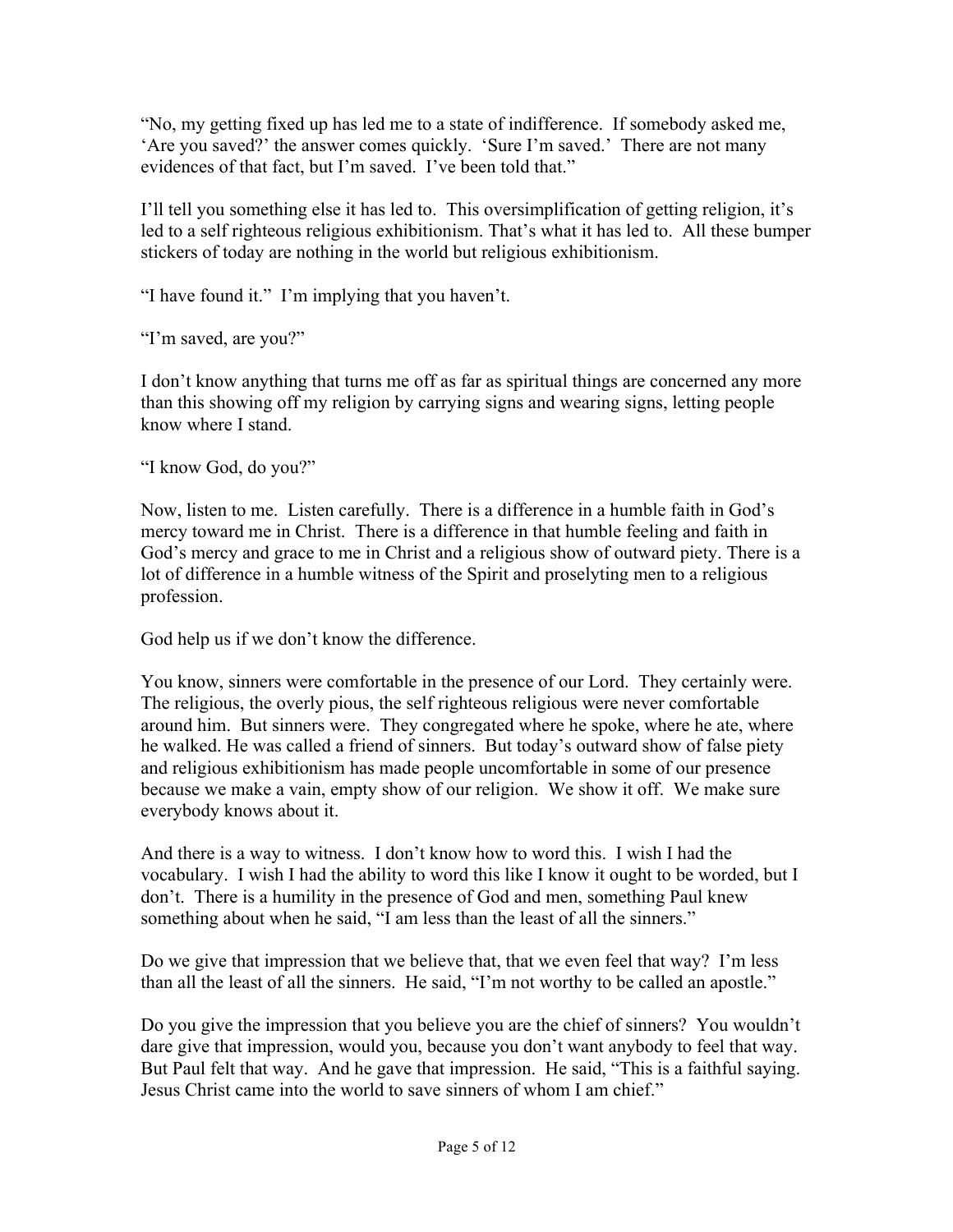But we want people around us to know that we know the Bible. We want them to know that we pray. We want them to know that we know God. We want them to know that we are saved. We are fixed up. We want to be sure and get that across. We want people to understand that we live a holy life, that we are above average.

In other words, we sound like that old Pharisee in the temple that said, "Lord, I thank you I am not an adulterer. I'm not an extortioner. I'm not unjust. I paid my tithes."

But the justification and mercy of God were down there where a man was beating on his breast and wouldn't even lift his eyes to heaven but Christ, "God, God, be merciful to me, a sinner."

And this so called getting fixed up, getting all straightened out, getting my religion down pat, you know, get [?], getting right with God. I don't know who invented that term, getting right with God.

Now think about it: It has led to a religious exhibitionism and it has led us...we are peculiar people. The Bible says that, a special people, peculiar. But our peculiarity does not lie in this direction, that we are so strange that people don't like us.

And I'll tell you another place it had led. It has led—and this is, perhaps, the most disappointing position of all—it has led to people knowing the doctrine of Christ in their heads and missing the life of Christ in their hearts. And let me tell you this. I don't think that we'll stray in the direction of easy believism and decisionism because we don't promote it, not here. I don't think we will stray in the direction of carnal Christian theory. I don't believe we will fail there, nor this eternal security theory where a man is secure if he makes a profession of religion regardless of his lifestyle. I don't think that there is any danger of this congregation being caught up in that terrible trap. But if we fail, if you and I fail of the grace of God, if you and I miss Christ, right here is where it is going to be. If Henry Mahan misses Christ and if Cecil Roach and Bob Kauffman and Charlie Payne and Don Fitzer and Ronnie Louie, if we miss Christ...and I'll tell you this: That old song says, "And I hope by thy good pleasure safely to arrive at home." If we miss Christ this is where it will be right here: knowing the theology and the doctrine of substitution. Yes, sir. A man can know the doctrine of substitution and miss the substitute, Charlie. A man can know the doctrine of irresistible grace and never be called by God's Spirit. A man can know the doctrine of redemption by the cross, by the blood and miss Christ, to know the doctrine of Christ and miss the Spirit of Christ.

The Bible is full of warnings to folks like you and me. I'm a fool to ignore them.

"If any man have not the Spirit of Christ he is none of his," whatever else he has, whatever else he knows if he doesn't have the Spirit of Christ.

Our Lord said, "Except a man be born again he cannot enter the kingdom of God." It doesn't matter what else he knows or has or professes or accomplishes if he is not born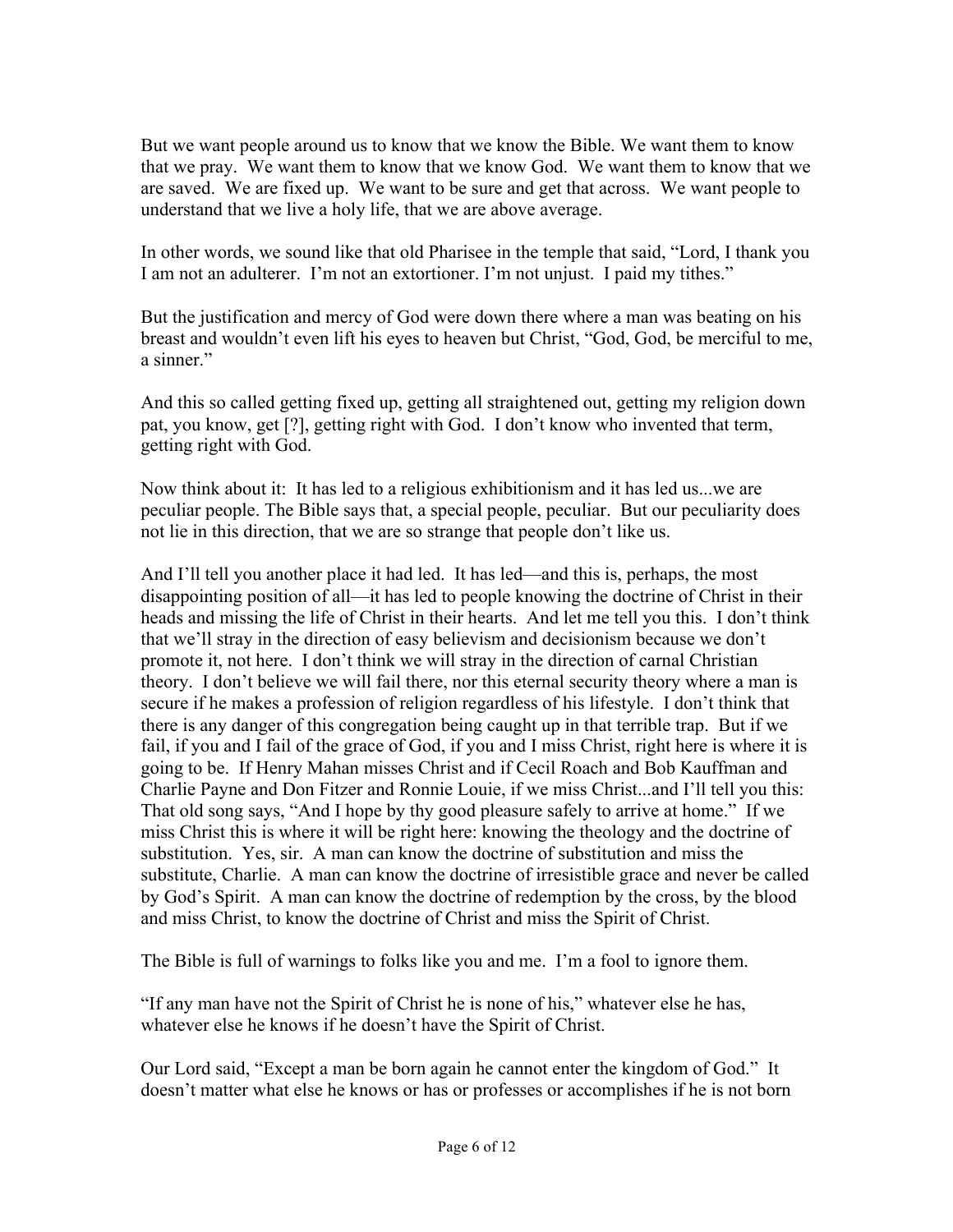again. "Except ye be converted and become as little children, except ye be broken. The sacrifices of God are not bloody altars, but a contrite heart."

The one sacrifice of blood has been made. That's Christ's sacrifice. That's sufficient. The sacrifices of God are a broken heart, a broken and a contrite spirit. God saveth such as be of a broken heart.

We are so proud. We are so rebellious. We are so easily offended.

If any man say, "I love God," and men say that, most men say that. In fact, all men claim that. Very few people would claim that they hate God. But if any man say, "I love God" and hate his brother, he is a liar. And furthermore the truth is not in him.

Faith, James says, faith, you say you have faith? Show me your faith. How in the world can you show faith? Faith is intangible. How do you show faith? Faith without works is dead.

Turn to Luke if you will, chapter 14, and listen to our Lord. In Luke chapter 14, verse 26, verse 25 reminds me of 1978. Luke 14:25: "And there went great multitudes with him, great multitudes, thousands." We like to talk about our numbers.

"How many did you have today?"

"I had 2000, largest Sunday school in town."

"Great multitudes followed him and he turned and said to them, 'Just make your decision, just believe."

No, sir. He said, "If any man come to me and hate not his father and mother and wife and children and brethren and sisters and yea his own life also he cannot be my disciple. And whosoever doth not bear his cross, and come after me, cannot be my disciple."

Verse 33, he finished with these words: "So likewise, whosoever he be of you—preacher, deacon, profession Christian—whosoever he be of you that forsaketh not all that he hath, he cannot be my disciple."

Brethren, this is what Paul's talking about in Philippians three. Paul, the mightiest preacher, Paul the sufferer for Christ, Paul, the apostle he said, "Oh that I may win Christ, that I may win Christ and be found in him. Oh that I may know him and the power of his resurrection." Not just his doctrine, but him. "And the power of his resurrected life. Oh that I might be conformed to his image, that I might attain unto this resurrection from dead flesh and the dead world and dead materialism. I count not myself to have arrived," he said. "I count not myself to have laid hold. But," he said, "forgetting those things which are behind I press forward. I seek to lay hold upon that for which I have been laid hold in Christ."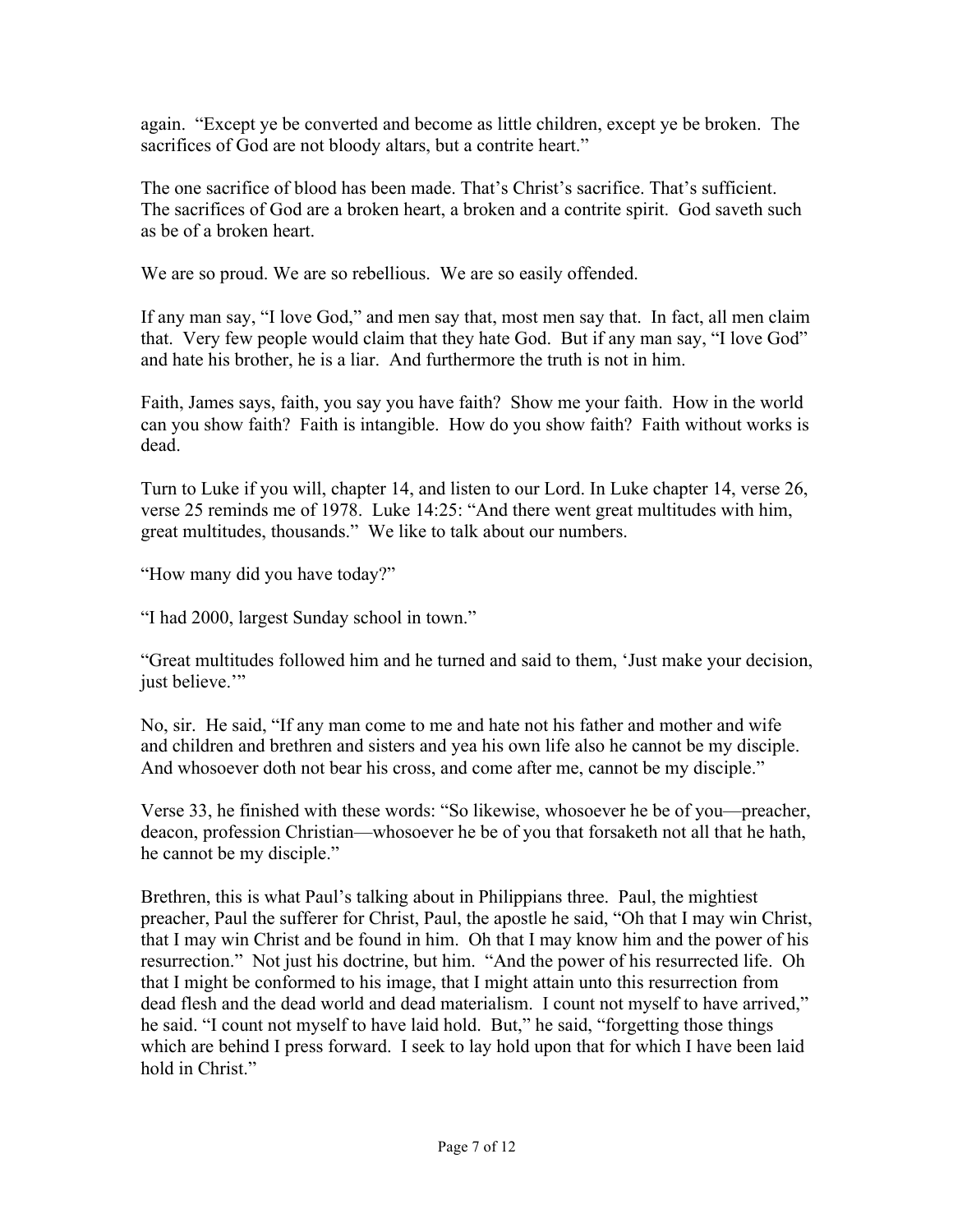Actually, listen to me now, actually and I wouldn't be offensive if I could help it because it is no joy to be offensive. A warning ministry is no pleasure, but necessary. And I warn myself.

Actually, Calvinism, as a system of theology—now think about this for a moment—what we call Calvinism as a system of theology, Bruce, is no harder to accept than any other system of theology. No it's not. What we call Calvinism, God's covenant of grace, God's purpose, God's eternal promise of redemption, God's sending a substitute, God's holy Spirit in an irresistible fashion calling out a certain people for his name whom he will enthrone with Christ and make joint heirs with Christ, that, as a system of theology—and I'm talking about a system of theology that 300 years...200 years ago was in the majority—every great evangelical denomination today is built on Calvinism. That's right. The Presbyterians, their confession of faith, the Westminster Confession of Faith, the Larger and Shorter Catechism, I can accept and believe and preach 98% accept for Church government and baptism. The rest of it is beautiful and clear as a bell. The Episcopalian Church the Church of England with its 39 Articles, those 39 Articles are as strong and as pure and as clear and ring a bell on the Word of God and believe and teach everything, right here, what the Scripture says.

Oh, these congregations and denominations no longer preach these doctrines. But go into their libraries and dust off the books and pull down the Confession of Faith and you will find that the Baptists and the Presbyterians and the Church of England and the Dutch Reformed, the old Heidelberg Catechism or Confession of Faith is as solid as a rock, just almost identical to the London Baptist Confession faith of 1620...1689, very little different.

Back in those days that's about all there were. The Church of England, the Presbyterians, the Baptists and the Dutch. That was it. The independents, they called them, or dissenters, and they were mainly Baptists, but all these people: Newton, Huss, Knox, Spurgeon, Gill, Keech, Ripon, Isaac Watts, William Cowper, Joseph Hart, all of these men were different denominations, but they all believed the same thing. They varied on sprinkling a baby. Some of them did and some of them didn't. They varied on Church government. Some of them believed that elders ought to rule the Church. Some believed that pastors ought to rule and some believed the people ought to rule. They differed in that. They differed sometimes in where they met and how they met. But on their doctrine, no difference.

Old King Henry VIII was a Calvinist. Yes he was, a strong Calvinist. So Calvinism as a theology, that's no problem. It's in the Bible. It's logical. It requires nothing from the sinner. It promises great reward.

But, my friends, listen to me. To believe the doctrines of grace and to have the life of grace is a different thing. Now, all who have the life of grace believe the doctrines of grace, but all who believe the doctrines of grace do not have the life of grace.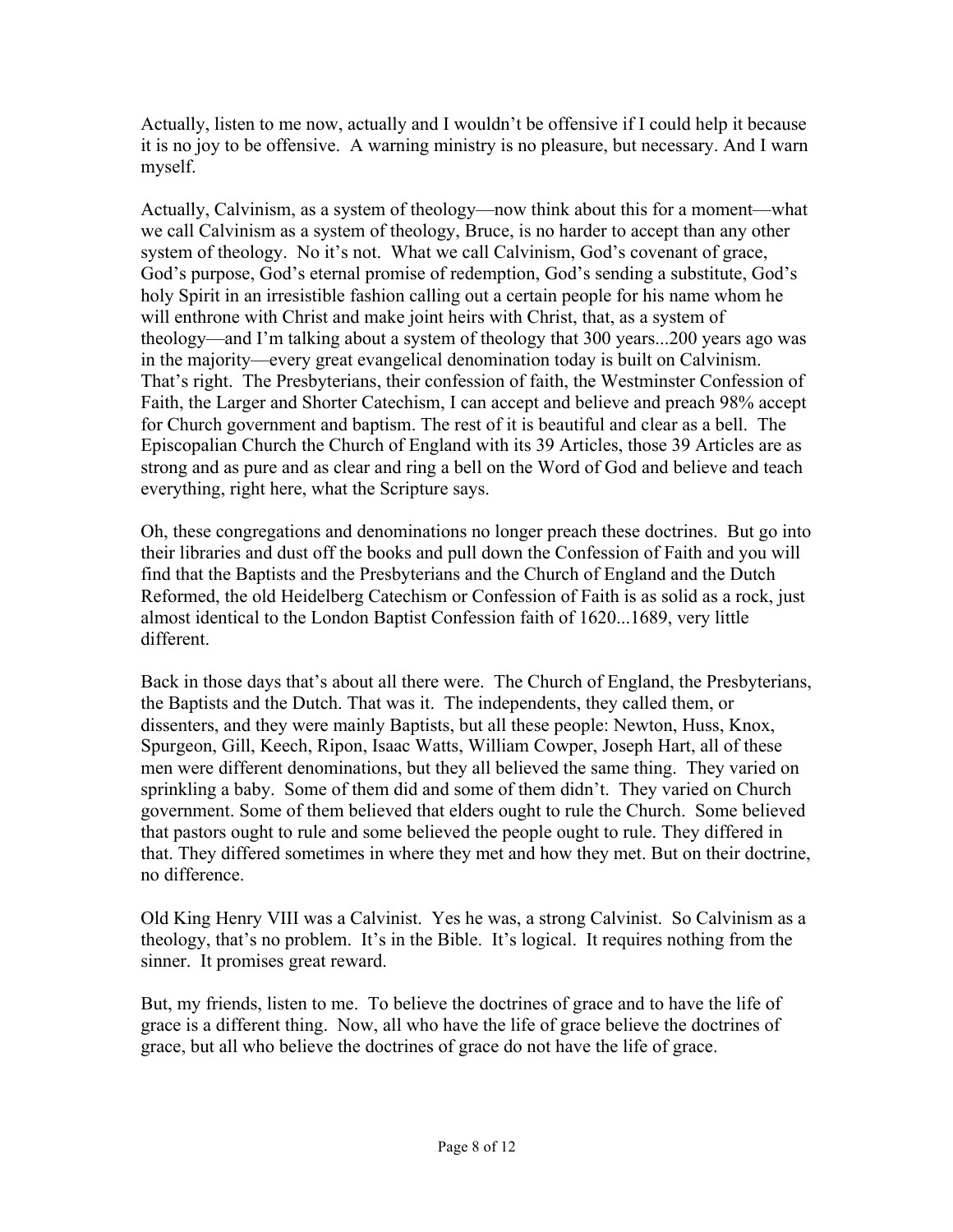There are thousands of people in this world who do not claim to believe the gospel, but who act like they do. And there are thousands of people in this world who claim to believe the gospel who act like they don't. You think about that. There are thousands of people in this world who do not...they say they do not believe in Christ, but they act like they do. Their attitude and their spirit is good. And there are thousands of people, God help us, unfortunately, who claim to believe the doctrines of grace and the Word of God who act like they don't. And both of them are in jeopardy.

I want you to look at Philippians two a moment. There are four or five words I'm going to give you briefly. Paul said, "I travail till Christ be formed in you," not till you learn the doctrines of grace, but till Christ be formed in you. That ought to be the pastor's heart cry for himself and for his people.

"I travail. I labor in pain till Christ be formed in you."

My friends, I know, I am confident, I know the doctrines of grace. I have spent years studying them. I know them in my head. I know the doctrine of Christ and I know the law of Christ. And I know the work of Christ. I know those things. But this is my concern: Do I have the life of Christ? Do I have the Spirit of Christ? That's my concern. Do I have the fruit of Christ? And I should entertain every suspicion if these fruits and this Spirit and this attitude is not present, that maybe I have missed Christ.

Paul said...he uses some words here in Philippians two. He says...he uses the word "If, if." Our Lord used that word. He said, "If you love me you will keep my commandments."

John used that word. He said, "If they had been of us they would have continued with us."

And here Paul uses it. He says, "If there be therefore any consolation in Christ." In other words, if there be any comfort in Christ, if you have a genuine reason for hope in Christ, founded upon his person, his righteousness and his death and his intercession, if you do." And then he said, "If there be any comfort and strength in your love," the love of God for you and your love for him and your love for one another and if there be any fellowship of the Spirit, if there is any such thing as oneness of heart," is there? Is there? That's what he is asking, if there is. If there is any comfort in Christ, if you can have any hope in Christ, if there is any comfort and strength and confidence in Christ, if there is any comfort and strength in your love, if there is any fellowship of the Spirit, if there is any oneness of heart, is there? Well, if there is and if there is any bowels of mercy.

Do you know what that is saying? Bowels in mercy? It is saying, "If there is any real depth to your affection, if there is any real depth to your claim, if there is any real depth to your emotions, if there is, if there is any real depth to your concern for the glory of God." That is the point of determination. That's where we have to start.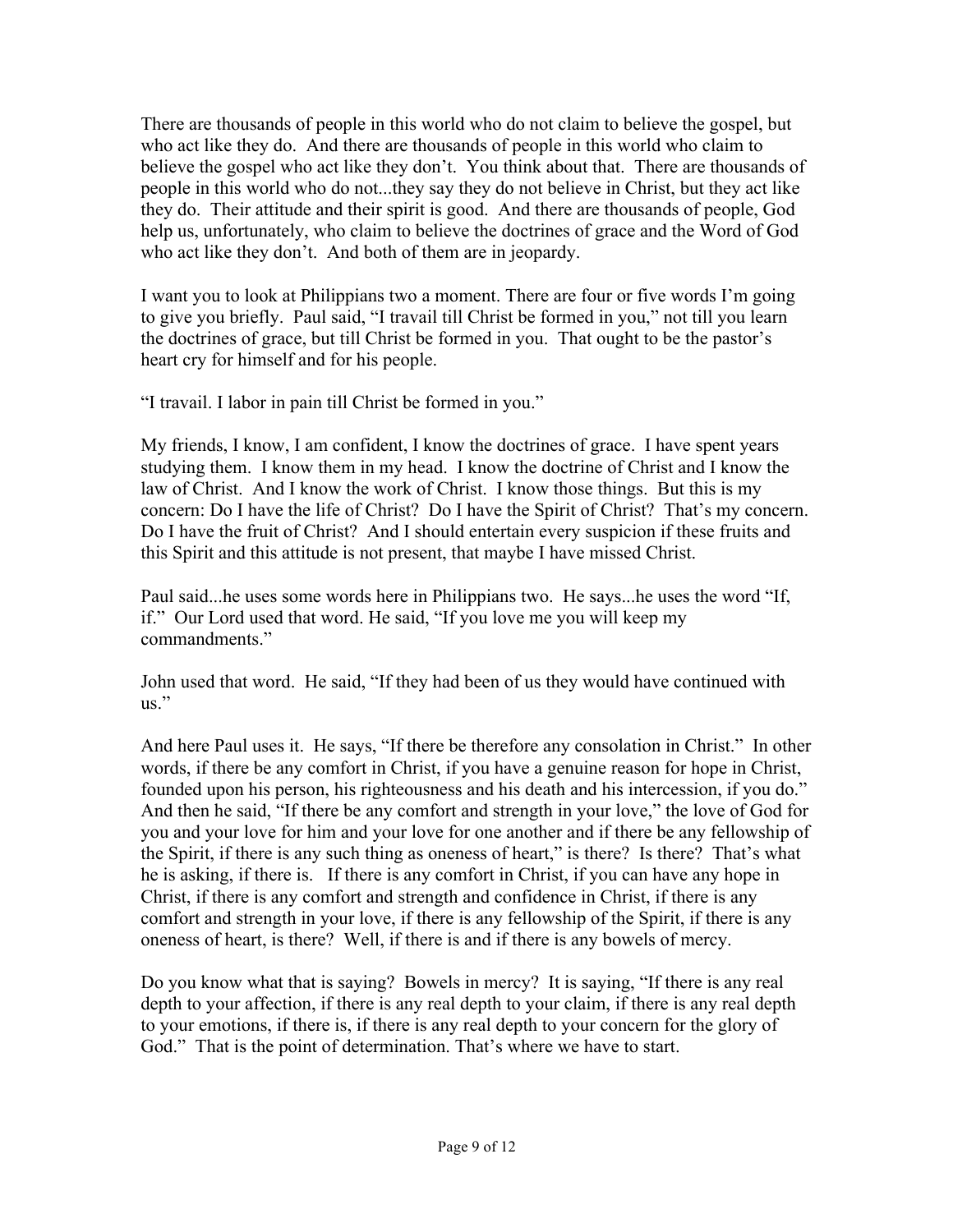All right. Look at the second word. It is in verse two. He says, "Fulfill." If there is, if there is any comfort in Christ, if there is any strength in love, if there is any such thing as a unity of hearts, then you fulfill my joy.

Paul is saying here, "I rejoice in your showing and giving evidence of the presence of Christ in your life. Fulfill that. Quit talking about love and start loving. Quit talking about prayer and start praying. Quit talking about unity and be united. Quit talking about humility and show it. Quit talking about grace and be gracious. Quit talking about mercy and be merciful. Quit talking about forgiving and start forgiving." That's what he is saying. "Fulfill these things. If you have any foundation, if there is any comfort and strength in Christ or hope, if there is any fellowship of the Spirit, then you fulfill these things."

And then the next word in verse three. "Let, let," verse three. "Let nothing be done through strife or vain glory." In other words, "Let not your works and service in the kingdom of God be done to seek recognition, reward, personal praise.

Somebody says, "We're all working for the same place."

Is that our motive?

And this leads to strife and division and contention when our works and our service and our efforts in the kingdom of heaven are given to seek recognition and the praise of men. But he says in verse three, "In lowliness of mind let each esteem the other better than themselves." Let every brother regard the other brother as spiritually superior, superior, more excellent, spiritually better."

Paul, you say, "Paul, you are writing that. Was that true of you?"

Listen to him. He said, "I am not one whit behind the chief apostle. I am nothing. I am nothing."

They were talking about, "I am of Apollos. I am of Paul. I am of Cephas."

He said, "Who is Apollos? Who is Paul? Who is Cephas? We are just voices by whom you heard the gospel of Christ. We are nothing. He that planteth, he that watereth, he that soweth, they are nothing."

All this effort to be somebody.

"Pride goeth before destruction, a haughty spirit before the fall."

"He that exalteth himself shall be abased. He that humbleth himself shall be exalted."

Fulfill this. Paul said, "If...if your claim..." There is nothing to memorizing doctrine. There is nothing to holding to a system. It may be as right, it may be as straight as an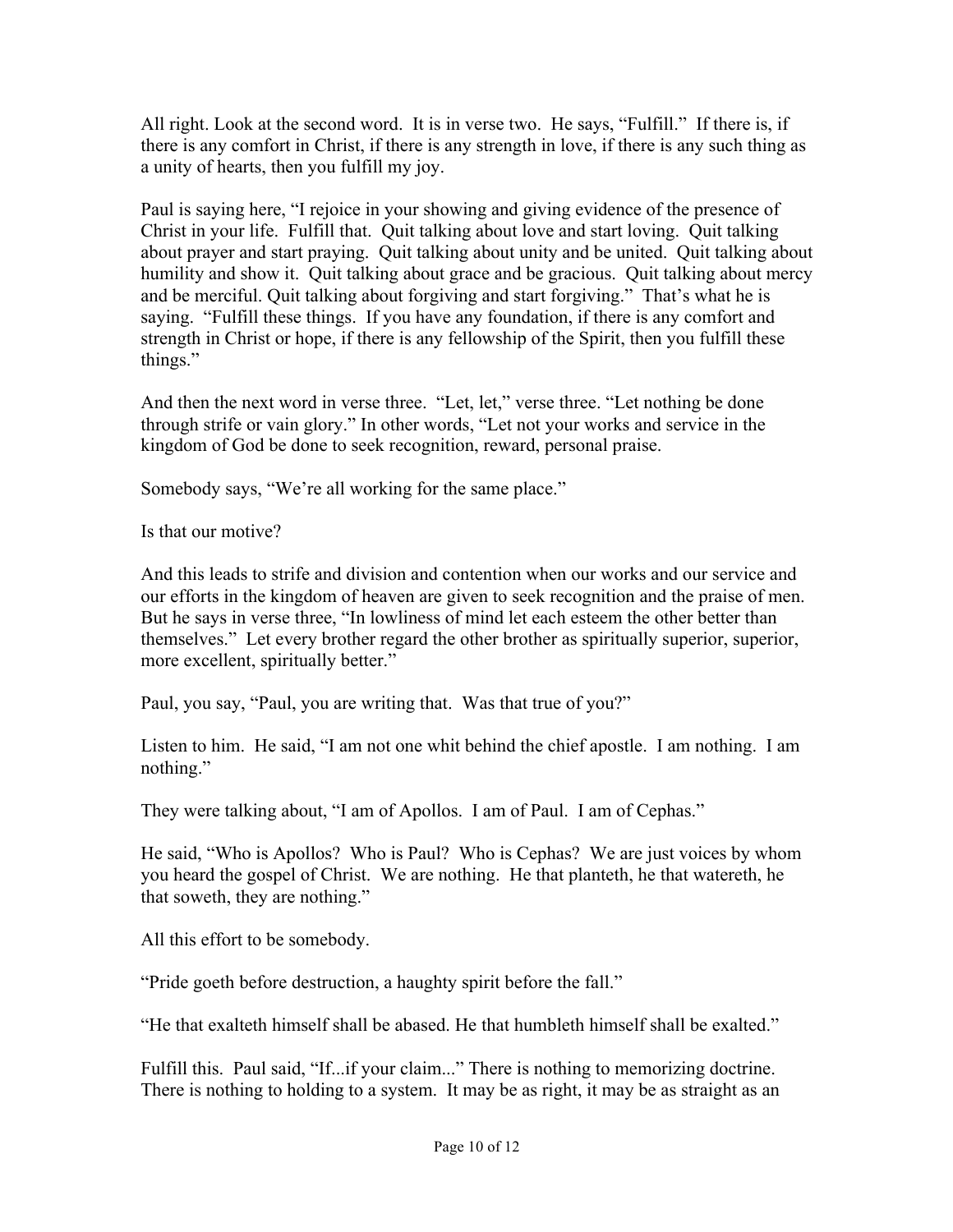arrow, but holding to the doctrines of Christ and experiencing the life of Christ, sometimes it is different.

I don't want to miss Christ.

The fourth word, "Look," verse four, "Look." "Look not every man on his own interests, but every man also on the things of others."

This is right the place where I thought about that little statement. There are thousands who say they don't believe God but who act like they do, and thousands who say they do believe God and act like they don't.

Let me give us a little quiz right here, five questions.

We have learned the word "conviction." We can talk about Holy Spirit conviction, conversion. How well have we learned words like compassion, concern and care? We can't handle those too well. We can handle that conviction, Cecil. We can work that over real good. But how well do we handle compassion?

We have learned the word "unconditional election." How about words like "unselfishness?" How about words like "unpretentious?" How about words like "unfeigned love?"

We have learned the word "perseverance." How about the word "pity?" How about the word "patience?" How about the word "prayer?"

You see, we put our emphasis on the easiest part. We spend our time studying the easy part: conviction, election, perseverance. And we ignore this place where God tells us to do something about it: compassion, concern, unselfishness, reaching out. That's where we leave that.

And then how about this? We learn the word "total depravity." How about words like "tenderness," "time for others," "true love?"

We have learned the doctrine. How about devotion? The attitude.

That's what he is saying here in verse five. "Let this mind, this spirit, this humble attitude be in you which was in Christ." And here is the thing about that attitude and I've got to quit. But he said, "The Lord Jesus Christ," verse six," thought it not robbery to be equal with God. He thought it not too—there are two interpretations of that—he thought it not taking something to himself which he did not deserve. He did deserve it. And the other is, he didn't reach for it like Adam did in the garden and like Satan did in Isaiah 14.

But he made himself, he who is God made himself of no reputation. He took upon himself the form of a servant, was made in the likeness of men and humbled himself even to the death of the cross. Now, this is my example. Our Lord looked not on his own